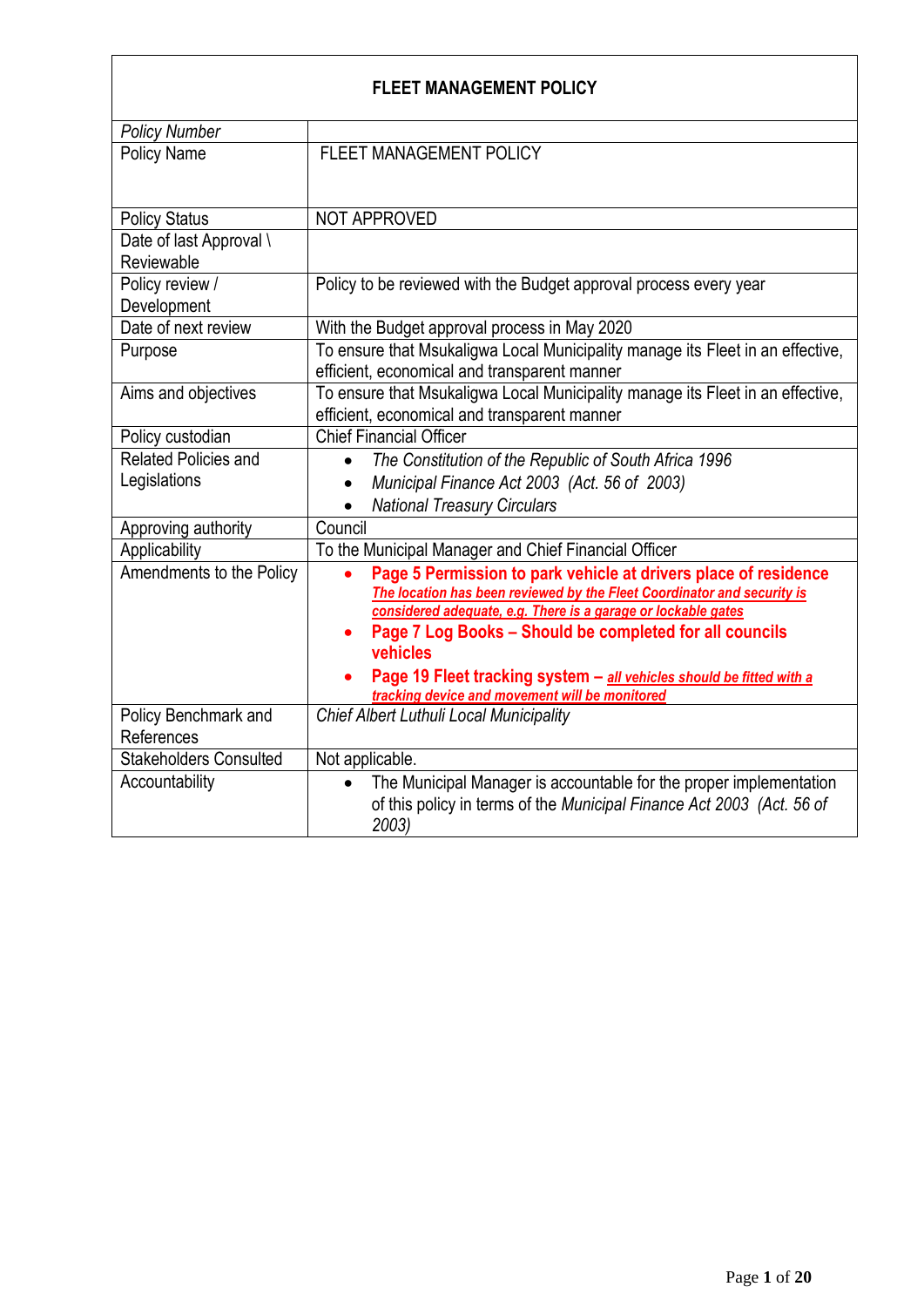**MSUKALIGWA LOCAL MUNICIPALITY**



# **FLEET MANAGEMENT POLICY**

# **Code of Practice for all Users, Drivers and Operators Of the Municipality's Transport Fleet**

# **1 JULY 2020 – 30 JUNE 2021**

**Council Resolution: LM 685(b)06/2020**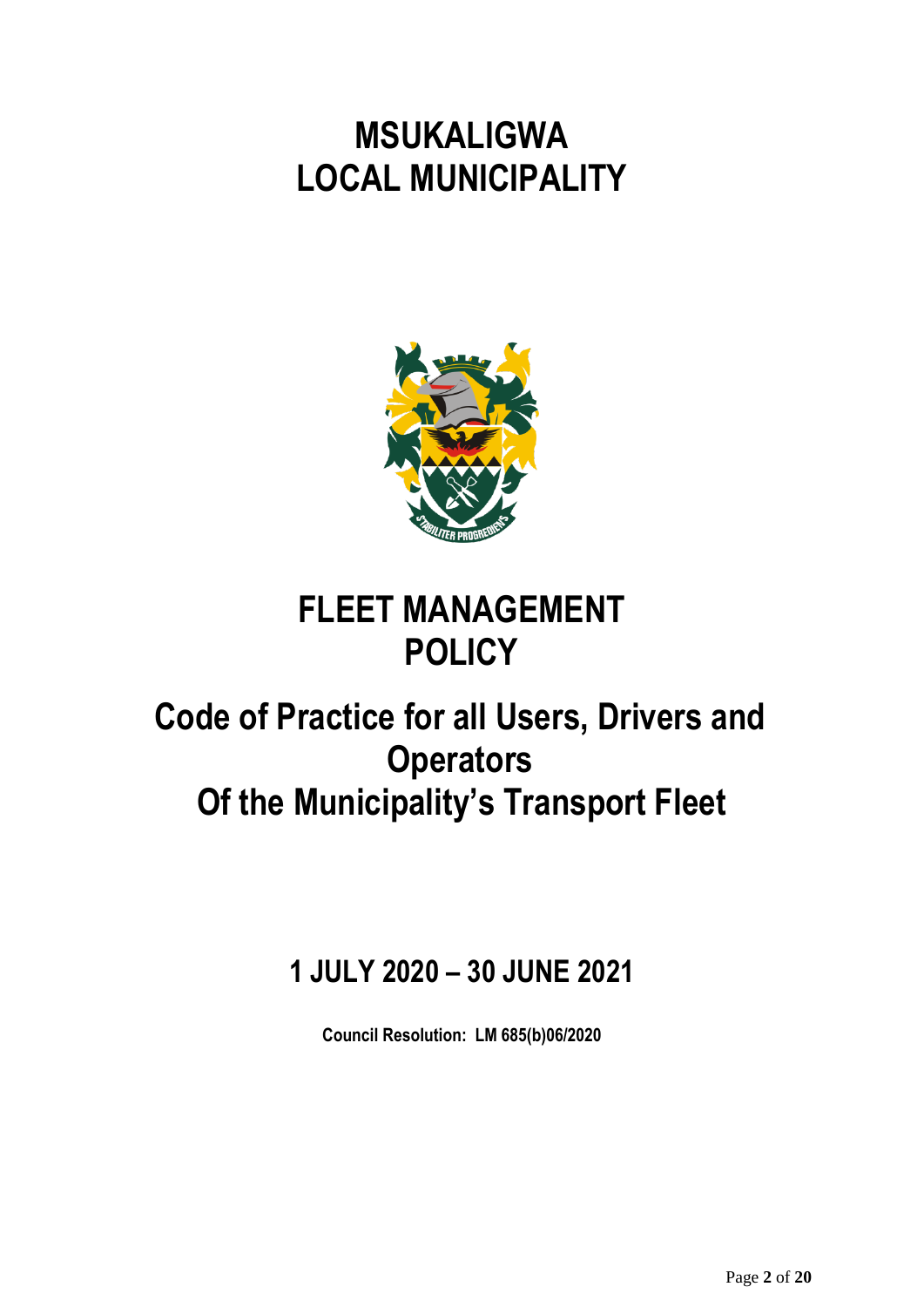#### **DEFINITIONS**

For the purposes of this Policy, the following definitions shall apply:

1. Municipal Vehicle

All vehicles and civil engineering plant (yellow plant) equipment (self driven or otherwise), motorcycles, trailers, stationary engines owned by the municipality or leased by the municipality from an external service provider.

- 2. PERMANENTLY ALLOCATED VEHICLE -: a Council vehicle permanently allocated to a department for their exclusive use
- 3. Driver All persons engaged in the operation of vehicles and plant as follows
- a) Occasional driver is not a permanent driver but is required to use a municipal vehicle to perform his/her duties
- b) Professional driver employed specifically to drive municipal vehicles for general transport purposes
- c) Operator employed specifically to operate civil engineering plant

#### **POLICY STATEMENT**

Transport in the Council is a tool by which service is delivered and therefore management of the resource rests with the manager responsible for service delivery. The Asset Manager and the Fleet Management Team are the people responsible for the management of Fleet/transport within the Council

This policy covers the use of transport within the Council. It covers inter alia the use of vehicles owned by the Council, vehicles permanently allocated to departments, vehicles from donor organisations, and vehicles hired by the department. If vehicles are paid for by the department but managed by other organisations, the recipient organisation must ensure that their control systems are as effective as those outlined in the policy. They must report against the key performance indicators used by the Council. This policy does not cover the use of subsidised vehicles, which is the subject of a separate policy document.

This policy is intended to clarify the position regarding fleet/transport as stated in the Municipal System Act 32 of 2000. Transport within a department is supplied as a tool to support the department in the delivery of its objectives. It must therefore be used in the most cost-effective manner.

The Fleet Management section is responsible for the ongoing development of a policy framework and an operational management system for all Council transport. They will provide technical support to the transport officers and managers within the Council and consolidate management reporting. They will also operate a pool of vehicles that can be accessed through transport officers when department's/department's resources are fully committed.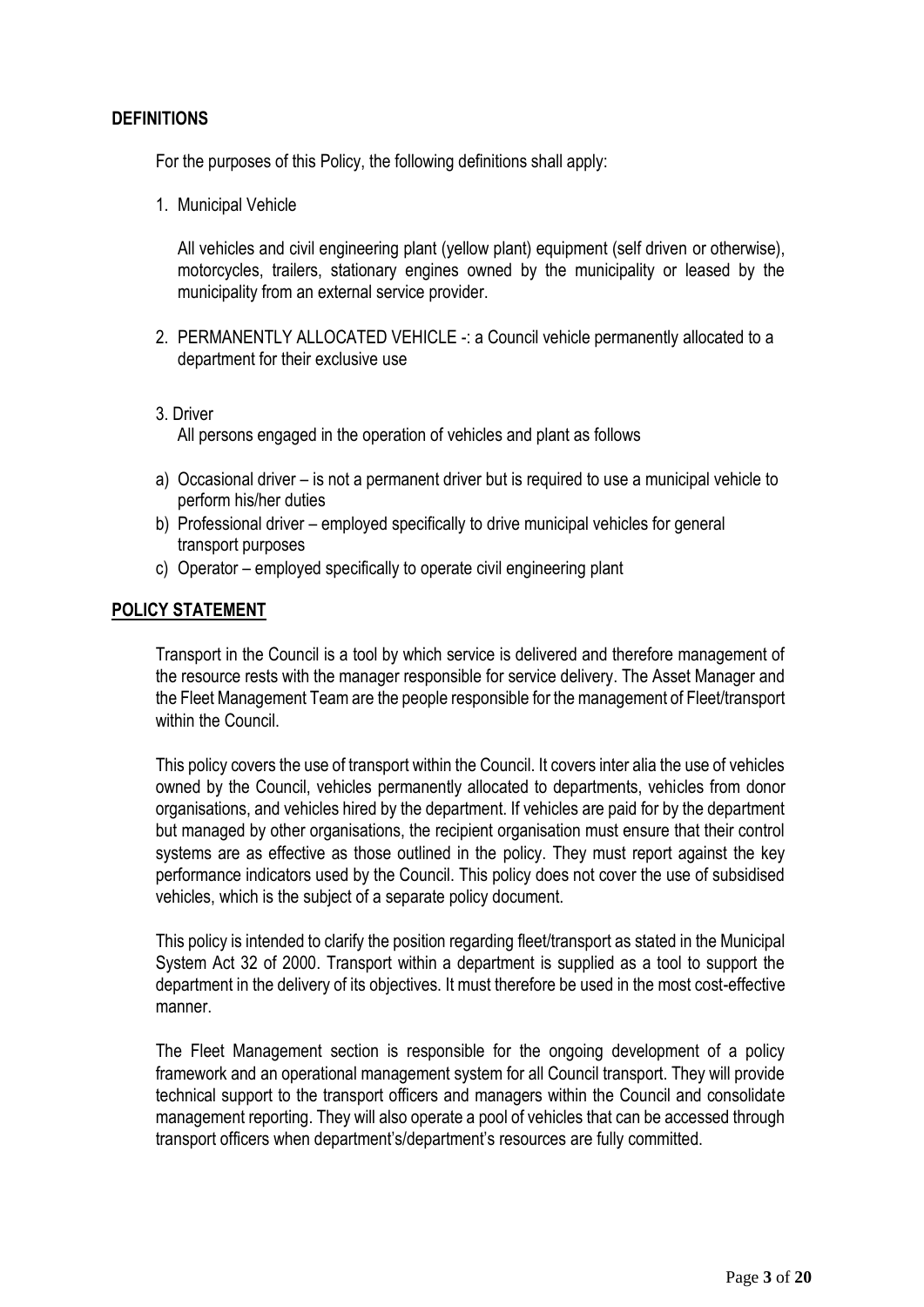## **FRAMEWORK**

In support of the Policy Statement and governing principles as stated in the Municipal Systems Act 32 of 2000, the following control mechanisms as part of the plan for implementation are of relevance

#### (i) *Who can use a vehicle?*

A Council vehicle can be used by any driver with an authorised trip authority involved in an activity in line with the objectives of the department. Vehicles cannot be used for party political purposes under any circumstances, or to take part in industrial union activities.

#### (ii) *Drivers*

 A Council vehicle can **only** be driven by a Council employee or an employee appointed on contract basis, provided the contracted employee has a clause contained in the contract stating that for Council transport purposes this employee is regarded as an employee of the Council. An addendum to this effect must be added to the contracts of existing contract employees.

- The driver must have an unendorsed valid driver's license.
- The transport officer must check the license for validity.

 The driver must have no outstanding transport related disciplinary action against them at the time of taking the vehicle.

Where necessary, drivers must be in possession of a Professional Drivers Permit.

- (iii) *Passengers*
	- Passengers carried by a Council vehicle must be authorised to travel in the vehicle.
	- The picking up of casual passengers is not allowed under any circumstances.
	- The driver of the vehicle will be held responsible for ensuring that unauthorised passengers are not conveyed.
	- Family members can only be conveyed in a Council vehicle if the line manager signing the trip authority has approved a prior application. The transport officer will hold the approval on file for at least three years. Family members travel at their own risk and the municipality accepts no responsibility for them.
- (iv) *Authority to use a vehicle*
	- All movements must have a signed trip authority before the vehicle is moved. In normal circumstances a trip authority must be authorised by an official of Supervisor level or above, who is senior to the person travelling and is in their direct management line. In circumstances where this is not possible, alternate signatories must be identified locally.
	- An emailed trip authority is an acceptable document. If a vehicle is moved in an emergency, a trip authority must be obtained immediately after the event, or within 24 hours of the movement. This process is only to be used in a case of extreme emergency and the manager must be satisfied that the journey was necessary.
	- If a vehicle is based with a member of staff away from the office then a trip authority can be issued against a weekly or monthly work plan. Trip authorities must not run longer than one week at a time. As a good rule, transport between residence and work is deemed private.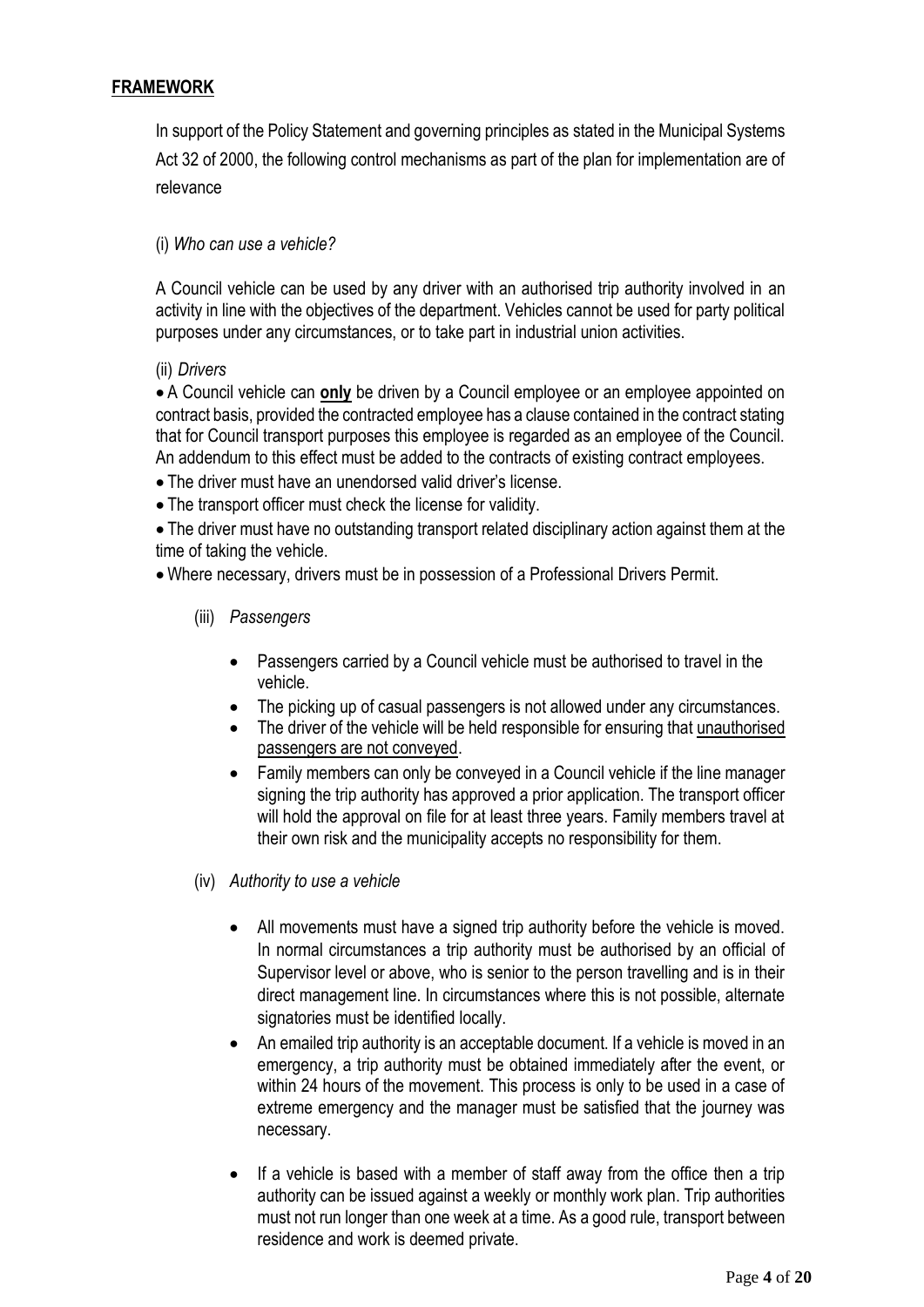- (v) *Issuing of vehicles*
	- All vehicles should be issued on the day of travel unless advance authority to park the vehicle at home has been obtained.
	- The driver must carry his/her license and produce it for the transport officer upon request.
	- The signed trip authority must be carried in the vehicle with a copy placed on the file at the transport office.
	- The supervisor will complete a daily inspection form, recording the condition of the vehicle, quantity of fuel in the tank and log book. The driver will sign this. The driver then takes responsibility for the vehicle at that point. The vehicle will be checked in using the same process. The driver must hand in all transaction slips (wherever applicable) to the Fleet Coordinator for checking after each trip.
- (vi) P*arking a vehicle overnight*
	- In normal circumstances vehicles must be parked at official locations. The supervisors (within Departments) must allocate an approved parking place for each vehicle.
	- The parking places should be lockable or with 24 house security available. Where secure facilities are not available, the vehicle should be parked at the nearest official property.
	- The driver of the vehicle is responsible for ensuring that the vehicle is parked as safely as circumstances permit.
	- Parking charges for the use of secure parking will be refunded.
- (vii) Permission to park Council vehicle at an official's residence

Permission **may be** given for a vehicle to be parked overnight at a home of an official if the following conditions are met.

### *The location has been reviewed by the Fleet Coordinator and security is considered adequate, e.g. There is a garage or lockable gates and,*

**The member of staff will be leaving early morning or returning late at night.** The actual times that this would come into force would be the time when public transport starts/stops.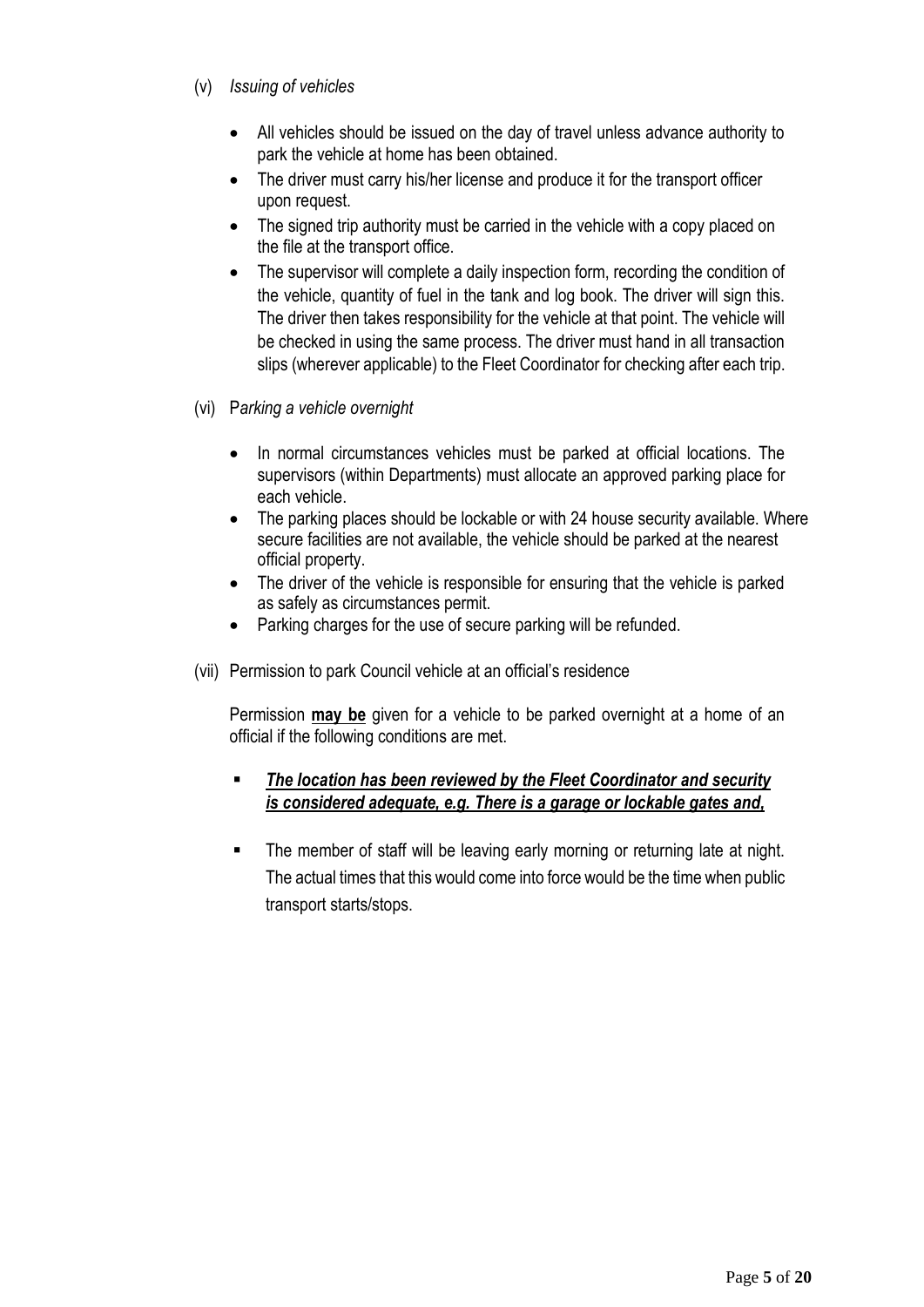- If the home of the individual is at a place between the office and their destination such that it is not sensible to come into the office (normally a journey saving of at least 25 km would be expected), *or*
- The individual is on call and there is no means by which they can be transported in event of a call out.
- A signed authority to park a vehicle at home must be issued. The person responsible for signing trip authorities must sign it. **It will normally be issued for each occasion.** However, for those on call, blanket permission can be issued for a specific time period. The permission is subject to review and can be withdrawn at any time.
- Whilst a vehicle is parked at home it *may not* be used for any private purposes.
- **If an emergency arises and it becomes necessary to use the vehicle, a signed** trip authority for the movement must be obtained within 24 hours of the journey.
- *Private use of the vehicle whilst parked at home will lead to the withdrawal of the privilege and possible disciplinary action.*
- (vii) Log books, Fuel, vehicle keys, vehicle equipment
	- The driver takes responsibility for the logbook, keys and fuel once the vehicle issue form has been signed until the vehicle has been returned to the transport officer at the end of the journey.
	- All vehicle keys should be safely secured (preferably in a locked container) in the transport office when the vehicle is not in use. A spare set of all vehicle keys should be kept in a secure place, e.g. the office safe.
	- The Fuel card (Wherever applicable) is to be treated as cash and the driver will be held responsible for the transactions that take place on it whilst it is in his/her possession. All fuel receipts must be submitted to the Asset Manager.
	- It is the responsibility of the driver to fill in the vehicle logbook legibly and accurately. The object and authority numbers must be filled in. It must be possible from the details given for a distance check to be carried out.
	- Loose vehicle equipment, e.g. the spare wheel, toolkit, jack and any other extras will be checked at the time of issuing the vehicle and will remain the responsibility of the driver until such time as the vehicle is returned to the Fleet Coordinator.

#### (viii) *Management systems*

The following key indicators must be kept for each vehicle:

- Actual kilometres travelled
- Fuel utilisation (km/l)
- Total maintenance cost
- Maintenance cost per kilometre
- Running cost per kilometre
- **•** Availability
- **•** Utilisation
- Vehicle Performance Vs other similar vehicles within the fleet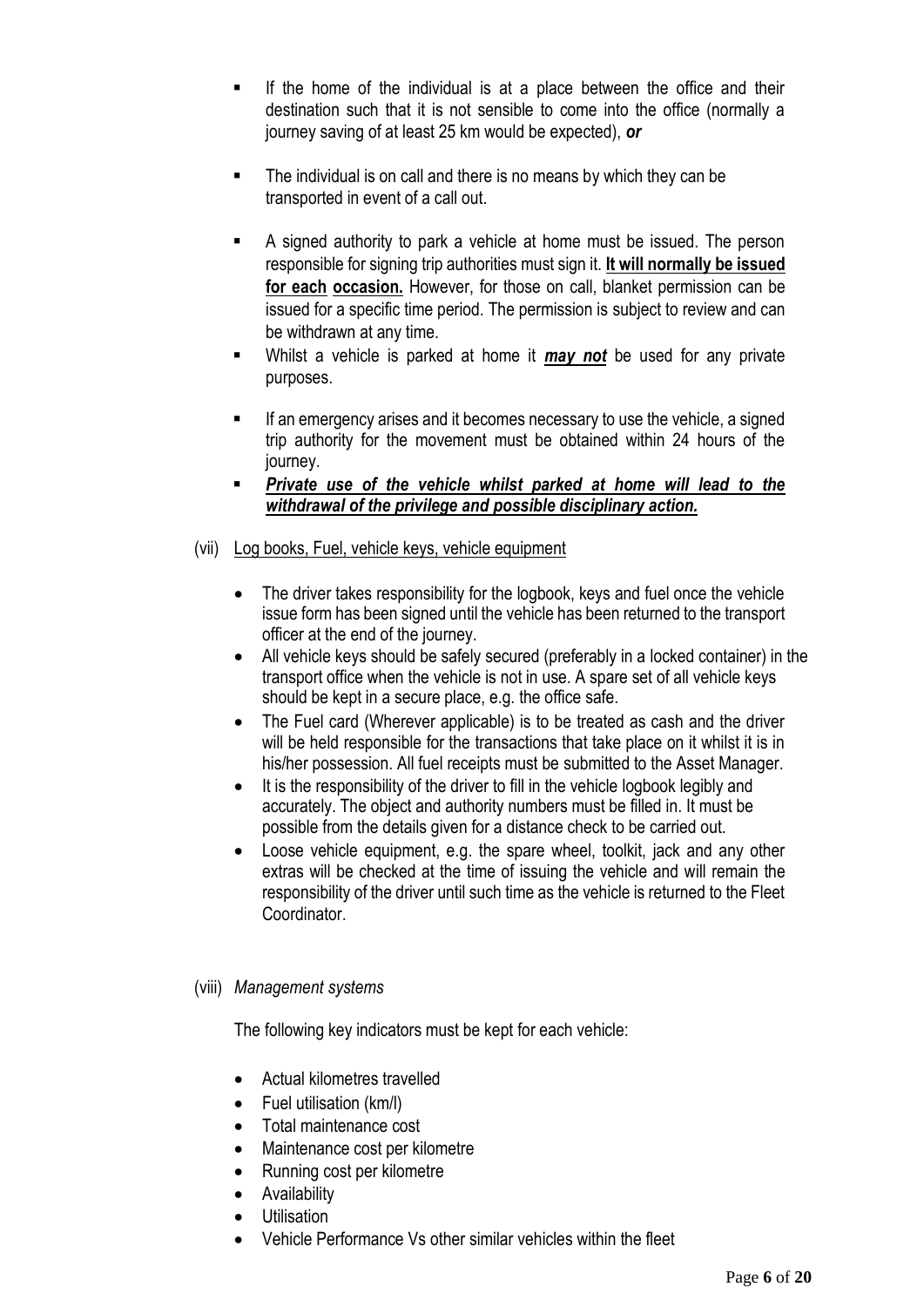The Fleet Management section must monitor, in conjunction with the users, the indicators and address shortcomings or deviancies immediately.

(ix) *Disposal of vehicles*

The disposal of vehicles withdrawn from service must be effected in accordance with section 14 of the MFMA (56-2003)

#### **FI FFT OPFRATIONAL PLAN**

#### **MAIN SUBJECTS**

#### **1 STEERING COMMITTEE**

- A Steering Committee, under the Chairpersonship of the CFO or his/her delegated person, within the Council to consider and make recommendations with regard to the operation of official Council Vehicles.
- Each Department must be represented on this committee.

#### **2. FLEET OFFICER/CONTROLLER**

2.1 The duties of a Fleet Coordinator and any other official designated to assist with Fleet functions is to:

- 2.1.1 Co-ordinate motor transport and to ensure optimal utilisation of vehicles at all times.
- 2.1.2 Exercise control over the maintenance of and expenditure involved in the use of motor and other transport.
- 2.1.3 Ensure the proper completion and regular scrutiny of all records and returns concerning fleet. An important element of this function is the Vehicle Asset Register of all vehicles under their control.
- 2.1.4 Ensure that all vehicles are kept in good roadworthy condition and that they are serviced on a regular basis.
- 2.1.5 Ensure that all instructions relevant to the use, operation and maintenance of vehicles are complied with.
- 2.1.6 Act as a link between their office and STEERING COMMITTEE and commercial garages.

#### **3. LOG-BOOKS FOR COUNCIL VEHICLES**

- **EXP** Completion Log-sheets must be completed in every detail, during or immediately **after a trip, and disposed of by the official or employee using the Council vehicle in accordance with the instructions issued with it.**
- **Safe custody – The official using the vehicle must take the necessary care with regard to the safe custody of the logbook, keys and bankcard.**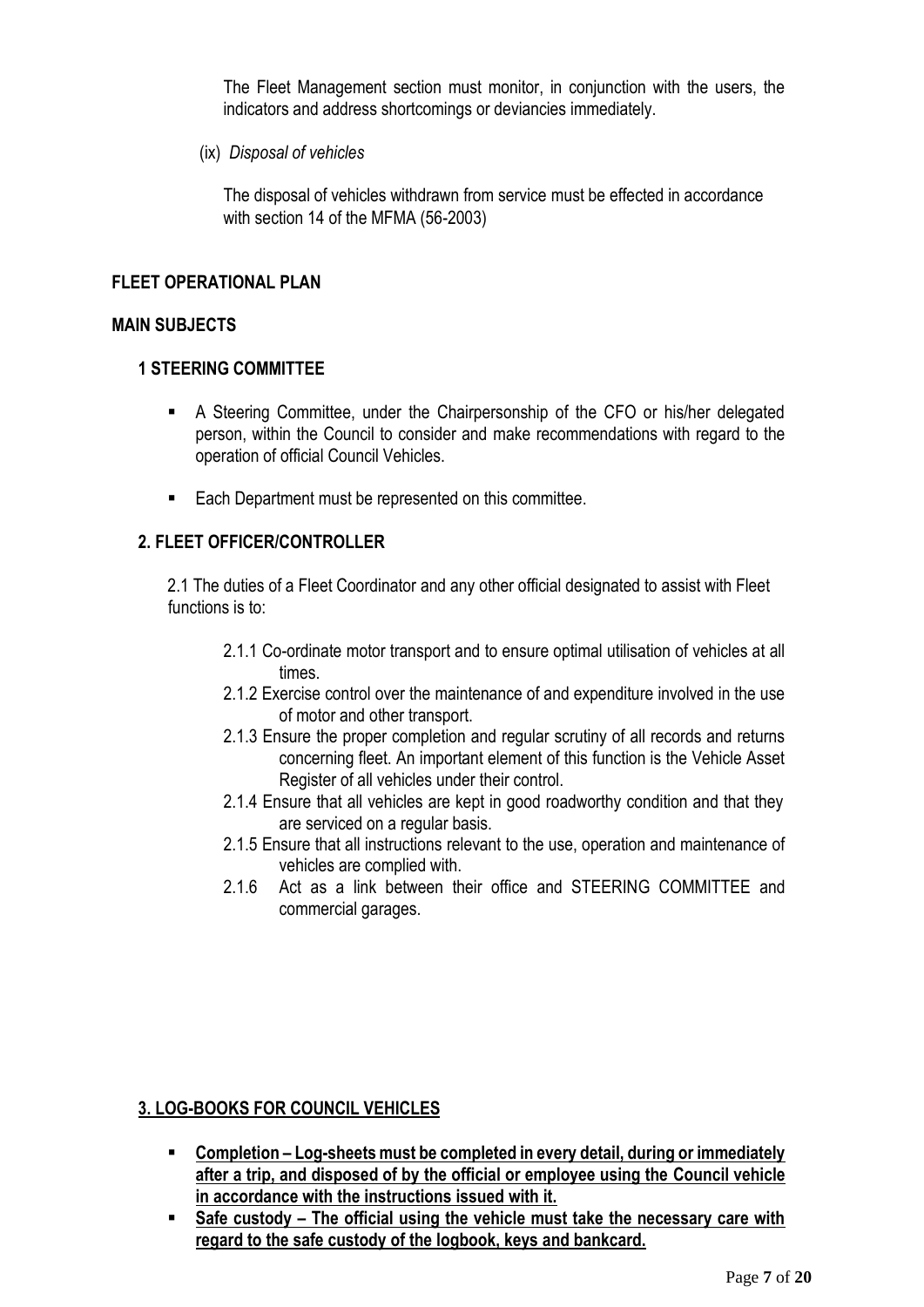#### **4. USE OF COUNCIL TRANSPORT**

Official purposes – Council fleets are provided for strictly official services and are not to be used for private or other purposes without the necessary authority, except in the following cases:

Where an official having to attend a social function in his/her official capacity may use a Council vehicle for his/her conveyance as well as that of his/her spouse and/or, if necessary, other members of his/her household, subject mutatis mutandis to the standard conditions contained in paragraph 5.1.

#### **Standard conditions**

The following standard conditions apply in respect of all the cases mentioned in this subparagraph and must be complied with:

- o Use must be made of the Council vehicle already allocated to the official or employee or available at the departmental office or station. The most economical vehicle suitable for the service must be used.
- o Sufficient space must be available in or on the vehicle and the available space must not be required for official purposes or for the special purpose of the particular transport service authorised.
- o The vehicle may not be overloaded.
- $\circ$  An appropriately licensed and duly authorised official or employee who is on official duty must drive the vehicle.
- $\circ$  The vehicle may not deviate from the authorised route or be delayed unnecessarily in the private interest of the driver or the passengers or in connection with the loading or unloading of private property or goods.
- o Unofficial passengers who are to be conveyed must report in good time at a convenient central point or at convenient points on the authorised route of the vehicle and they must be off-loaded only at a central point or at points on the route.
- o The names of unofficial passengers or other persons must be recorded on the trip authority by the driver or in the logbook of the vehicle. If it is impracticable to record the particulars in the logbook or on the distance requisition, it must be recorded in a suitable office register.
- $\circ$  The nature of any private property or goods that are to be conveyed, including small purchases and personal effects of unofficial passengers must be such that the loading, unloading and conveyance thereof will, under no circumstances, cause any damage to the vehicle, Council property or injury to official passengers.
- o Persons who load and unload private property or goods onto or from a Council vehicle do so at their own risk, and in cases where officials or employees sustain injuries on duty whilst assisting in the loading or unloading of such property or goods, the usual provisions concerning injuries on duty are not applicable.
- $\circ$  The unofficial passengers, officials, employees and other persons or the driver or representative(s) of an authorised mess, club or canteen, as the case may be, in whose private interest property or goods are conveyed must accept liability for making good any expenditure which the Council may incur or losses which it may suffer as a result of damage (excluding damage resulting from an accident in which the vehicle may be involved) caused to the vehicle or Council property by the unofficial passengers or the private property or goods or on account of the conveyance of such passengers, property or goods. If the expenditure or the amount of the loss cannot be recovered by the department using the vehicle from the person(s) liable, the director concerned must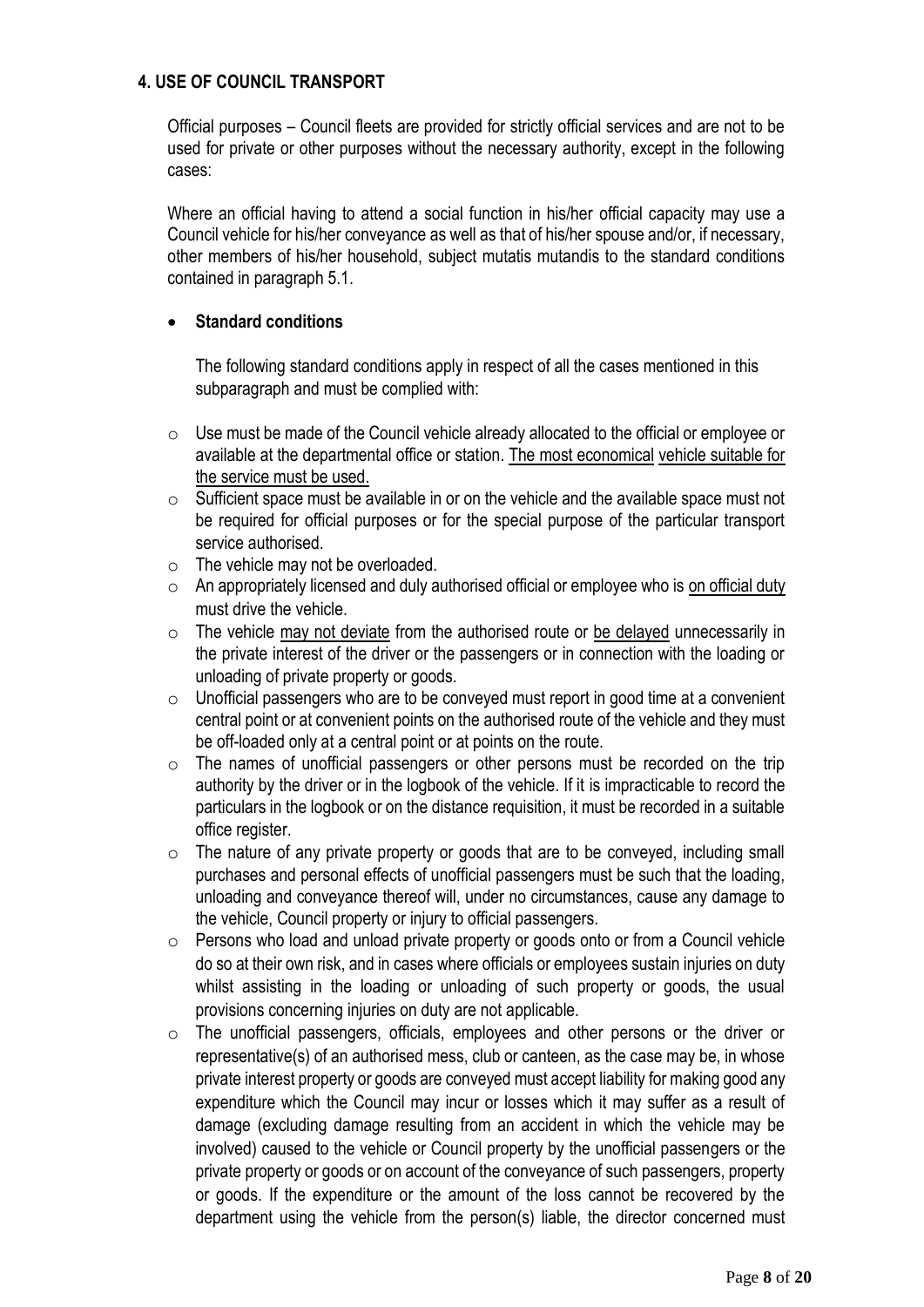approach the Treasury for authority to accept the amount involved as a charge against the vote of his department.

## **5. DRIVING OF COUNCIL VEHICLES**

- 5.1 Authority and licence
	- 5.1.1 No official or employee may drive a Council vehicle unless he/she has been duly authorised to do so by an official of his/her department who has the necessary power to exercise such authority, and furthermore unless he/she is capable and properly licensed in terms of Regulation 239 of the Road Traffic Act (Act 29 of 1989), to drive the particular class of vehicle in which the vehicle under his/her control falls. Special attention is drawn to the Steering Committee that for certain types of vehicles a Professional Drivers Permit must be obtained.
	- 5.1.2 Special attention is drawn to the conditions contained in the NRTA with regards to the driving of a vehicle by a person in possession of –
		- 5.1.2.1 a learner's licence only for the particular class of vehicle;
		- 5.1.2.2 a permit or driver's licence only, obtained outside the borders of the RSA or a prescribed area for the particular or a similar class of vehicle;
		- 5.1.2.3 a driver's licence only, issued by a government department for the driving of any Council vehicle of the particular class while such vehicle is used on official duty and as long as such person is an official or employee of that section/department.
	- 5.2 Physical disabilities Special attention is drawn to the provision of the NRTA with regards to the duties of a driver in connection with the reporting of physical disabilities from which he/she may suffer or which he has sustained or developed after issue of a driver's licence. Cases where it is deemed necessary to modify the standard driving controls of a vehicle before a special driver's licence could be issued to such person in terms of Section 18 of the provisions of the RTA (Act 29 of 1989), must first be referred to the Head of Department for consideration.
	- 5.3 Competence of drivers The Head of Department (or his delegate) who has the power to authorise an official or employee to drive, must satisfy himself/herself that any incompetence or doubtful ability on the part of such an official or employee is not of such a nature as to expose the Council to risk. Where such official or employee must, of necessity, drive a Council vehicle and it is considered necessary, he/she should be subjected to a retest by the authority concerned in terms of Regulation 79 (2) (d) of the Road Traffic Act, even if this has to be done at Council's expense.
	- *5.4* Careful handling Drivers must exercise proper care in the use and handling of a Council vehicle. Any evidence of neglect, rough handling or reckless driving must be reported to the head of department/ director in order that appropriate action may be taken. This includes the cleaning and proper care of the council vehicles.

# **6. ROADWORTHINESS OF VEHICLE**

6.1 The driver of a Council vehicle must at all times ensure that the vehicle is in a roadworthy condition, with special emphasis in this connection on the steering, the brakes, the lights, the wheel nuts, the condition of the tyres and safety belts. In this regard certain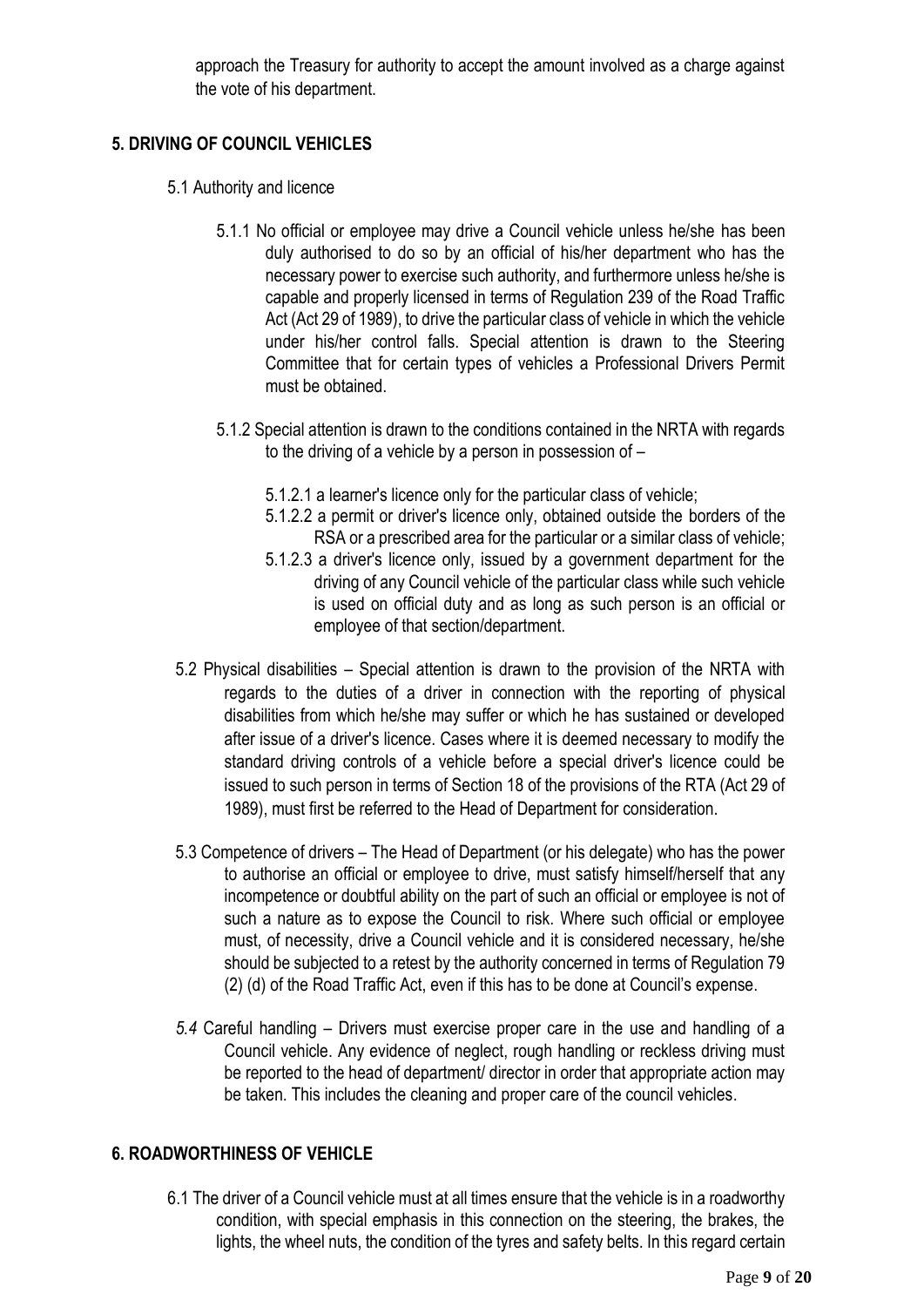types of vehicles such as trucks must be tested regularly for a Certificate of Fitness to be issued.

- 6.2 Any defects discovered must receive immediate attention before they assume serious proportions or possibly cause resultant damage, such as where there is any indication of excessive engine heat or lack of oil pressure the engine must be switched off immediately and the vehicle must not be driven further under its own power until the matter has been rectified. In such a case the radiator cap must not be removed until the engine has cooled down, and depending on the possible cause or the circumstances water may be added only then, but only while the engine is idling.
- 6.3 While a Council vehicle is being driven, the driver must pay proper attention to the dash gauges and indicators, and immediately take appropriate action should anything untoward be noticed, for the prevention of damage or further damage to the vehicle or its components.
- 6.4 A Roadworthy Certificate as required by Regulation 267 of the Road Traffic Act No. 29 of 1989, and an Operator Card for vehicles exceeding 3 500 kilograms, must be displayed at all times for all makes of vehicles.

### **7. SAFE DRIVING**

- 7.1 Traffic regulations Traffic and any other regulations applicable to users of the road must be strictly observed at all times. Where these rules are not observed, the Council will not pay any penalties imposed.
- 7.2 Speed limits The applicable speed limit must not be exceeded at any time.
- 7.3 Rules of the road and hints Users of a Council vehicle must obey the rules of the road at all times. To acquire good driving habits the following hints are provided:
	- 7.3.1 Thorough knowledge of traffic regulations and signs.
	- 7.3.2 Overtaking or passing of traffic only when the road is clear and it can be done safely.
	- 7.3.3 Driving at night:
		- 7.3.3.1 Reduce speed.
		- 7.3.3.2 Dip headlights.
		- 7.3.3.3 Keep left as far as possible.
		- 7.3.3.4 Stop or park off the road surface only.
	- 7.3.4 Using safety belts.
	- 7.3.5 Courtesy and consideration towards fellow users of the road.
	- 7.3.6 Not using cellular telephones while driving.

#### **8. GARAGING AND PARKING OF COUNCIL VEHICLES**

- 8.1 On Council premises Where possible, Council vehicles must be garaged or parked on Council premises. Under no circumstances may vehicles be garaged on Council premises, under carports or on parking sites where unauthorised persons have free access. The necessary measures must be taken at all times to safeguard vehicles against loss or theft. Departments may not raise any charge for the garaging or parking of Council vehicles on premises
	- this is a free service.
- 8.2 On private or commercial premises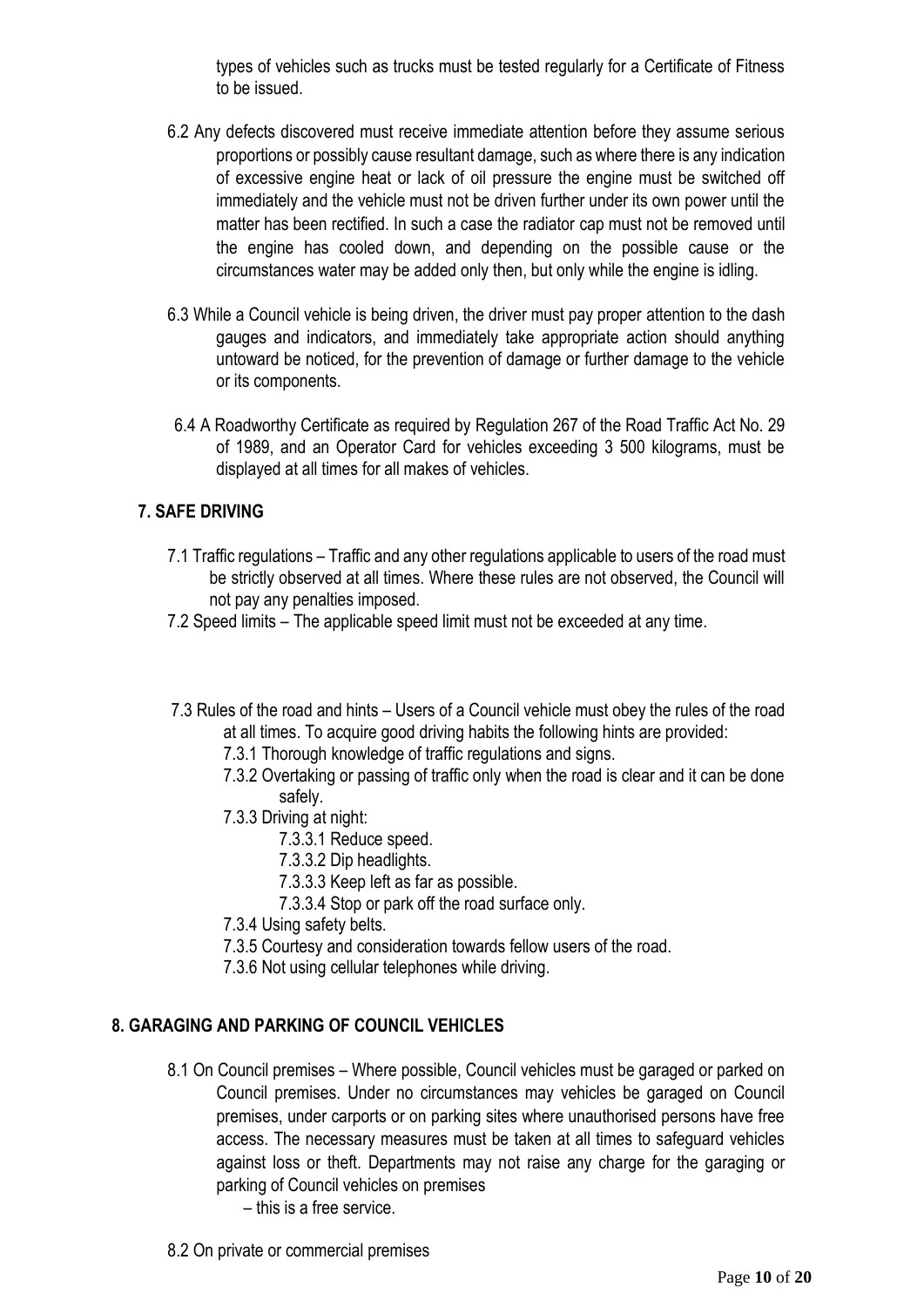- 8.2.1 Obtaining quotations Where official facilities are not available, quotations for the service must be obtained and submitted to the relevant authority in the case of a general hire vehicle, and to the head office of the department concerned in the case of a departmental vehicle.
- 8.2.2 Authority Permanent garaging or parking of vehicles on private premises in a properly lockable area or garage can be authorised by the relevant authority in the case of a pool vehicle, and by the head of the department concerned in the case of a departmental vehicle, in cases where there is no or unsuitable garaging available on council premises or at commercial parking garages or where the nature of the duties of the official concerned is such as to necessitate the use of private garaging. Where in the latter case a general hire vehicle is involved, the head of the department concerned or any other official authorised by STEERING COMMITTEE will be required to certify that the proposed arrangement is in the interest of the council. The trip authority being used will at the same time serve as authority for garaging in the case of the ad hoc garaging of a council vehicle on private premises. However, care must be taken to ensure that the above requirements are complied with. User departments are responsible at all times for the cost of the vehicles.
- 8.3 On tour In the case of vehicles on tour, the most suitable arrangements must be made where facilities for official garaging are not available, and any expenditure incurred in this connection must be borne by the department using the vehicle.
- 8.4 Parking meters and parking lots Where an official makes use of parking meters or parking lots while on duty, the expenditure actually and necessarily incurred may be refunded to him/her by his/her department, which will then have to bear the costs.
- 8.5 Conditions When a Council vehicle is garaged or parked, every precaution must be taken to safeguard it against damage, theft or irregular use. To this end –
	- 8.5.1 The hand brake must be applied, and where the vehicle is parked on a slope, the front wheels must be turned towards the curb or against the slope, and furthermore, where such vehicle has a conventional gear box either low gear or reverse gear must be engaged, and if it is fitted with an automatic gear box the gear selector lever must be moved to the "P" (parking) position;
	- 8.5.2 The windows must be closed;
	- 8.5.3 The doors must be locked and the ignition key and the door lock key must be removed and kept in safe custody;
	- 8.5.4 If the vehicle is garaged in a lock-up garage the doors of the latter must also be locked; and
	- 8.5.5 Any departure from this general procedure may be made, in the case of a pool vehicle, only on the authority of the relevant authority, and in the case of a departmental vehicle only on the authority of the head of the department concerned.

#### **9. INSURANCE**

9.1 Cover – All Council vehicles should be insured. The appointed Service Provider carries all accident risks and accepts liability for any expenditure arising from claims by third parties, including claims by authorised official passengers against the official driver in respect of personal injuries or damage to Council vehicles or the loss of or damage to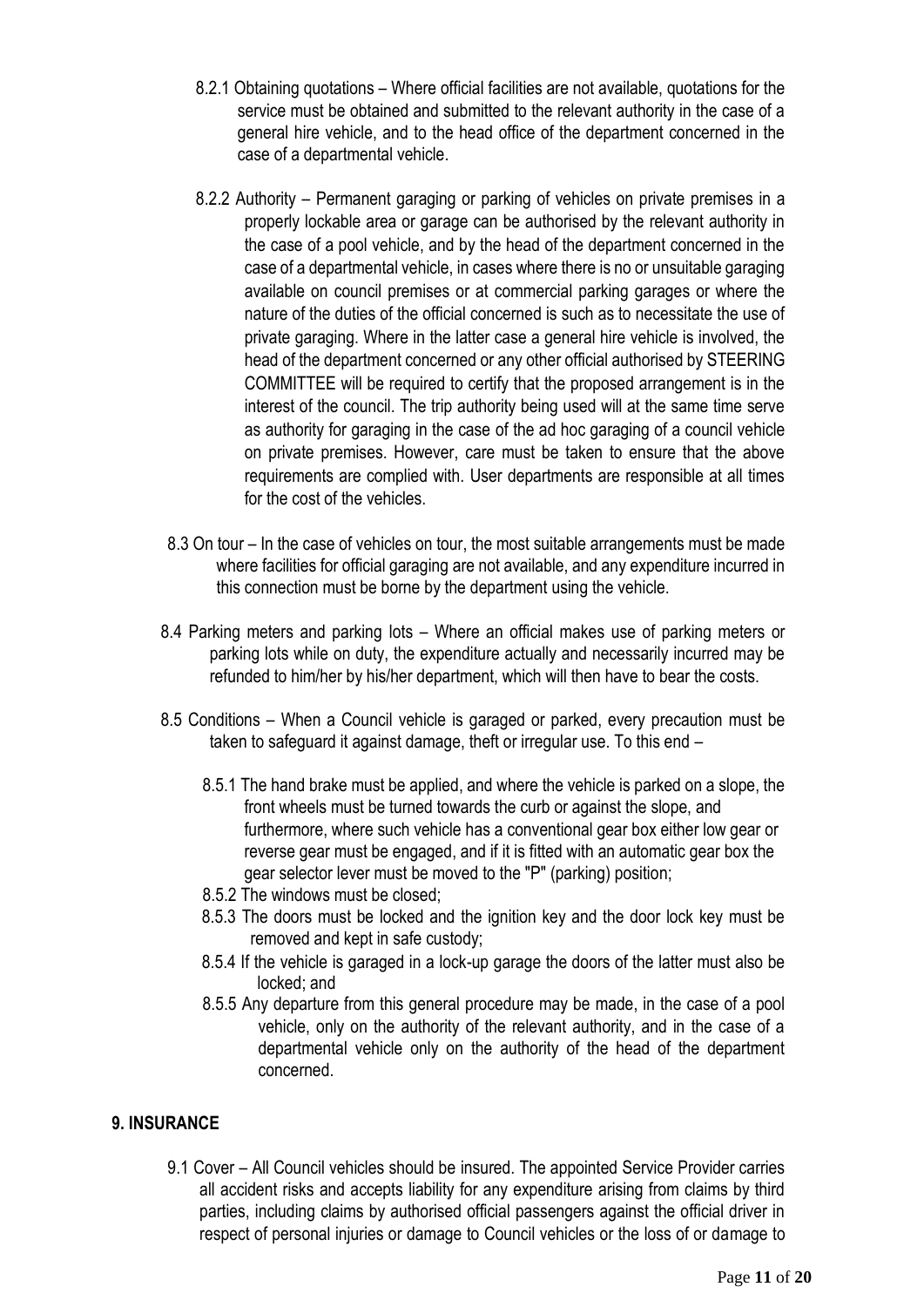Council property. Officials or employees driving a Council vehicle, and their passengers, are covered to the following extent:

- 9.1.1 An official who is injured whilst using a council vehicle on official duty either as a driver or as a passenger will be regarded as having been injured on duty and the matter will be dealt with in accordance with the arrangements applicable to injury on duty.
- 9.2 Forfeiture of cover by driver

The cover and arrangements referred to in paragraph 15.1 will, as far as the driver of a Council vehicle is concerned, not be applicable in a case where the driver –

- 9.2.1 did not act in the performance of his/her official duties or bona fide (good attitude) believed that he/she was so acting;
- 9.2.2 exceeded his/her powers mala fide (maliciously);
- 9.2.4 used the Council vehicle concerned without authority for other than official purposes;
- 9.2.5 where applicable, was not in possession of an appropriate driver's licence;
- 9.2.6 handled the Council vehicle without having been properly authorised thereto;
- 9.2.7 allowed the vehicles to be handled by a person not authorised to do so;
- 9.2.8 Without authority deviated from the authorised or official trip or route, or handled or used a Council vehicle or occupied the driver's seat while the engine was running, and
	- 1. he/she was under the influence of intoxicating liquor or a drug having a narcotic effect; or
	- 2. the concentration of alcohol in his/her blood was not less than that prescribed by legislation and this could have resulted in or contributed to liability being incurred, in which cases own legal counsel must be obtained.

#### **10. ACCIDENTS**

- 10.1 Procedure The following procedure must be followed in the event of a Council vehicle being involved in an accident, no matter how trivial and irrespective of whether or not any person or animal or property or another vehicle is involved:
	- a) Call a police or traffic officer if possible or, if no such officer is available, report the accident as soon as possible, but within 24 hours, to a police station or a police or traffic officer and furnish full particulars.
	- b) Immediately report the accident to Sitasive so that it is recorded and all the documentations must be submitted to the Insurance Department so that the claim can be registered with the Insurer.
	- c) If requested to do so, supply the name and address of the driver of the Council vehicle and the registration number of the vehicle to any other person having reasonable grounds for requesting the information.
	- d) In no circumstances must liability be admitted to any person at all or at any time, or any payment offered or made to a third party.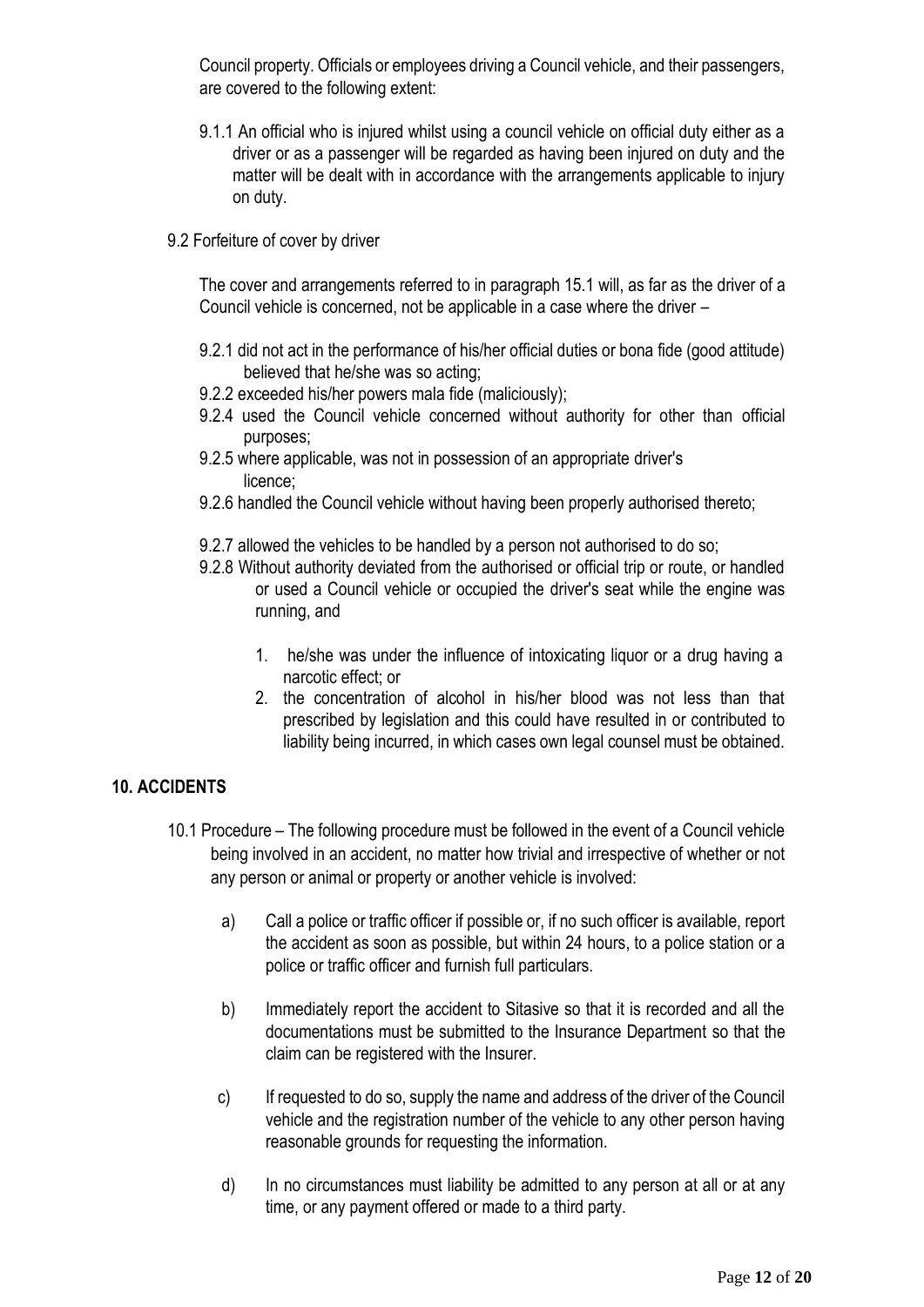- e) In the event of any third party admitting liability, endeavours must be made to obtain a written statement from him/her to that effect.
- f) Should a driver of a vehicle be suspected of being under the influence of intoxicating liquor or narcotic drugs, this fact must be brought to the notice of the police or traffic officer called to the scene of the accident with the least possible delay, and every assistance must be rendered to him/her in ensuring that the suspected person be examined by a doctor as soon as possible.
- h) At least the following particulars, which are required for completing an accident report form, must be obtained as soon as possible, preferably at the scene of the accident:
	- $\circ$  The registration number makes and type of the other vehicle(s).
	- o The name, address, ID number, and home and work telephone number of the driver(s) and the owner(s) of the other vehicle(s).
	- $\circ$  The name of the insurance company/broker with respect to the other vehicle(s).
	- o Whether the driver acted in his/her own interests or in the interests of the owner of the vehicle.
	- o The nature and extent of the damage caused to the other vehicle(s) in this particular accident only.
	- o The name, address, ID number, home and work telephone number and estimated age of any passengers and/or pedestrian(s) involved in the accident and of any person(s) killed or injured, as well as the nature and extent of injuries.
	- $\circ$  A description of animals and fixed objects involved in the accident and the name and address of the owner, in the case of animals, and also the name and estimated age of any herdsman (men) who tended or drove the animals, as well as the nature and extent of injuries and damage.
	- o The name, address, ID number, and home and work telephone number of every witness, including the occupants of the other vehicle(s) concerned.
	- o Measurements for the preparation of a sketch of the scene of the accident.
	- o Whether or not the road was fenced in on either sides or one side only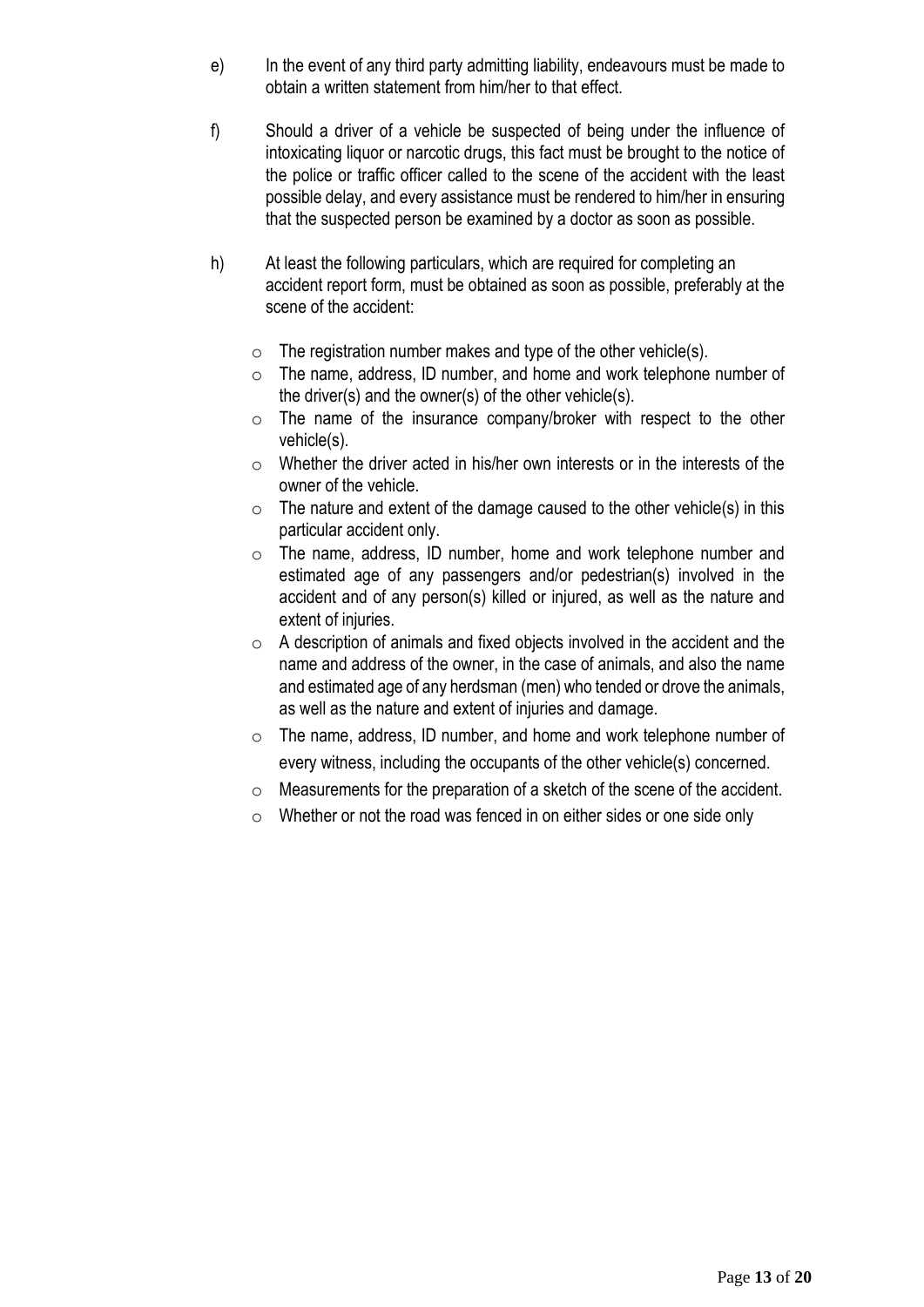- 10.2 Reporting the accident (other than to the police)
	- a) The driver of the Council vehicle must make a suitable endorsement in the logbook of the vehicle and must without delay complete an accident report form for which he is responsible and must send the report, together with statements by witnesses and other supporting documents, in duplicate in the case of both pool vehicle, permanently allocated vehicles and departmental vehicles, to his/her local transport officer.
	- b) Officials are encouraged to keep a form available for immediate completion in the event of an accident.
	- 10.3 Third-party claims received
		- a) Third-party claims received must immediately be directed to the Asset Section which will in turn forward them to the insurance section.
		- b) If receipt of the claim is acknowledged, it must be stated clearly in the letter of acknowledgement that it is being done without prejudice and that the claim is receiving attention. The letter must contain no statement or admission that could possibly prejudice the Council's case.

# **11. DAMAGE, LOSSES, DEFICIENCIES AND THEFT**

- 11.1 Damage, losses, deficiencies as a result of maior and other inevitable causes, and thefts (other than damage, losses and deficiencies arising out of accidents) are dealt with in this paragraph.
- 11.2 Checking of vehicle
	- 11.2.1 An official or employee who takes over a Council vehicle must ensure that any damage or deficiency is immediately, in writing, brought to the attention of –
		- the relevant authority in the case of a pool vehicle; or
		- the fleet controller who must determine responsibility for the loss in the case of a departmental vehicle.
	- 11.2.2 A person who does not comply with the requirements of paragraph 17.2.1 will be deemed to have received the vehicle in good order.
	- 11.2.3 Further to paragraph 17.2.1 the vehicle is the responsibility of the user department and such department will be held liable for any accident damage or loss not reported beforehand.
- 11.3 Damage, losses, deficiencies and thefts must be reported.
	- 11.3.1 Where incidents of damage, loss, deficiency and theft occur, the official operating the Council vehicle must immediately report the incident to his/her transport officer, who in turn must notify the police within 24 hours. Where an official returns a pool vehicle to Fleet Section he must report any damage, loss, deficiency or theft which has not yet been brought to notice. The fleet controller therefore has to ensure that all cases are properly investigated by obtaining all particulars, statements, etc.
	- 11.3.2 Where incidents of damage, loss, deficiency and theft occur while a vehicle is on tour the official concerned must report the incident to the nearest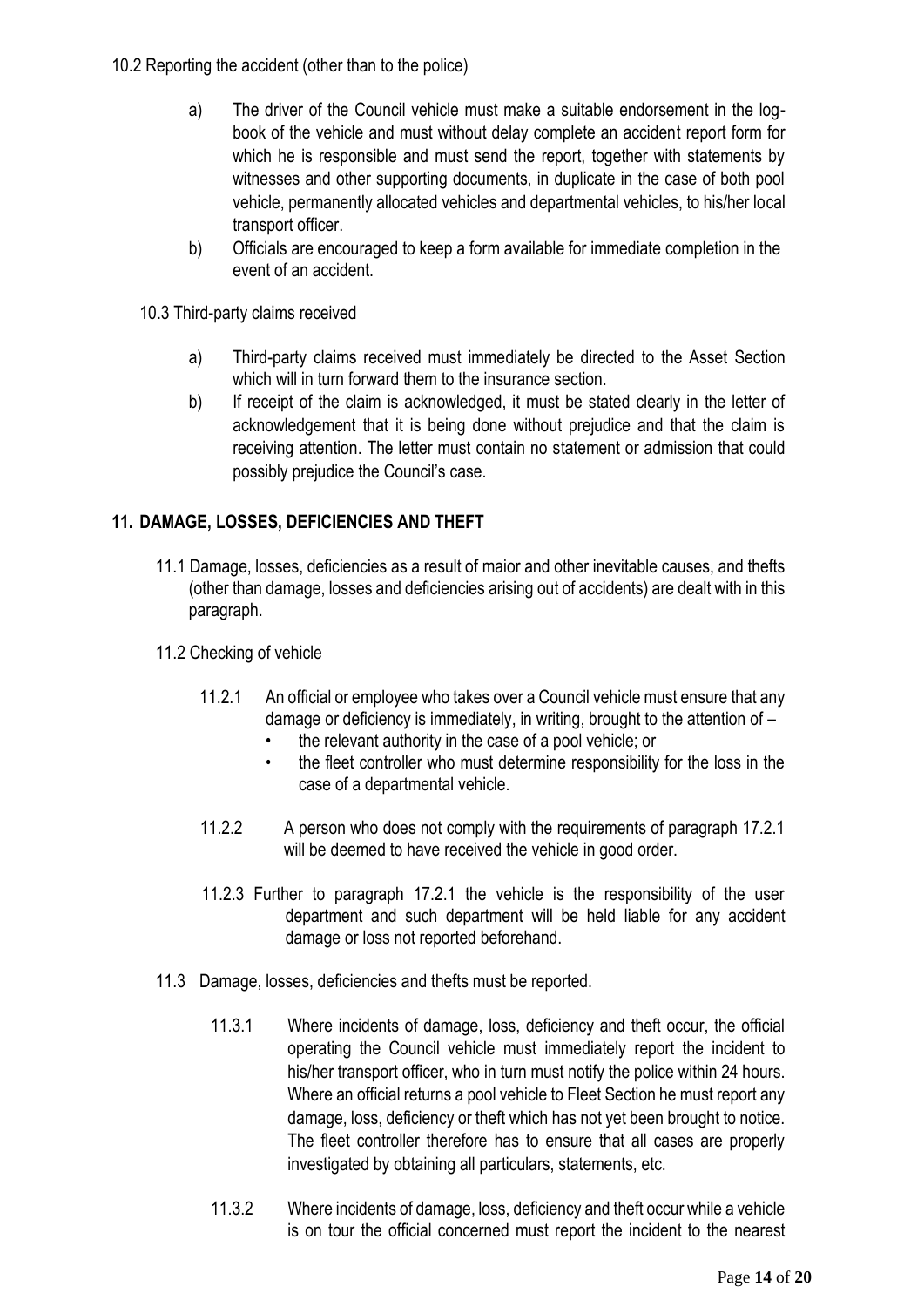police station within 24 hours and on his return to his office without delay to the Fleet Section.

#### **12. SPEEDOMETERS AND ODOMETERS**

It is important that the odometer should always reflect the true distance done by a Council vehicle. Any defect in an odometer must as soon as is feasible be reported to the manufacturer or rectified in accordance with the repair instructions contained in paragraph 29, and any distance done but not recorded on the odometer must be estimated as accurately as possible and added to the reading on the meter when it is repaired.

#### **13. IRREGULAR, IMPROPER AND UNAUTHORISED USE OF COUNCIL OWNED MOTOR TRANSPORT**

- Action to be taken If Council vehicles are used irregularly, driven recklessly, neglected or misused, the matter must be viewed in a serious light and disciplinary action against the offending official should be considered, apart from any proceedings which may be instituted in terms of the Road Traffic Act.
- Liability Where Council vehicles are used without authority, the official concerned will be held liable for
	- a. the cost of the distance covered, incorporating drivers tariffs where applicable; and
	- b. where the vehicle was involved in an accident, the cost of repairing any damage sustained by the vehicle and the amount expended in settling third-party claims arising out of the accident.

#### **14. SUSPENSION OF OFFICIALS FROM DRIVING COUNCIL OWNED VEHICLES**

- i. In the event of a Council vehicle being or having been subjected to flagrant misuse or irregular use; or
- ii. where positive proof exists that an official is or was guilty of reckless or wilful conduct whilst driving a Council vehicle or such vehicle was involved in an accident while being so driven; or
- iii. where the driver of a Council vehicle has been found guilty of driving such vehicle
- iv. while under the influence of intoxicating liquor or narcotic drugs; or
- v. while the concentration of alcohol in his/her blood was not less than that prescribed by legislation; such official must immediately be suspended from driving a Council vehicle until such time as the head of the relevant department has decided, in consultation with the Municipal Manager or his delegate, to permit him to resume driving such vehicles. The Fleet division must be notified of all suspensions and lifting of suspensions to prevent the suspended driver from obtaining a pool vehicle.
- vi. Carrying or transporting alcohol on council vehicle without any authorization from the accounting officer

#### **15. BATTERIES, TYRES, TUBES AND ESSENTIAL TOOLS**

 Officials in charge of Council vehicles must approach the workshop for the replacement of all unserviceable batteries, tubes and tyres and essential tools such as jacks and wheel spanners. The supply chain procedure should be followed at all times when this is done. In case of an emergency, these items may be bought locally subject to tender delegations, and in the case of –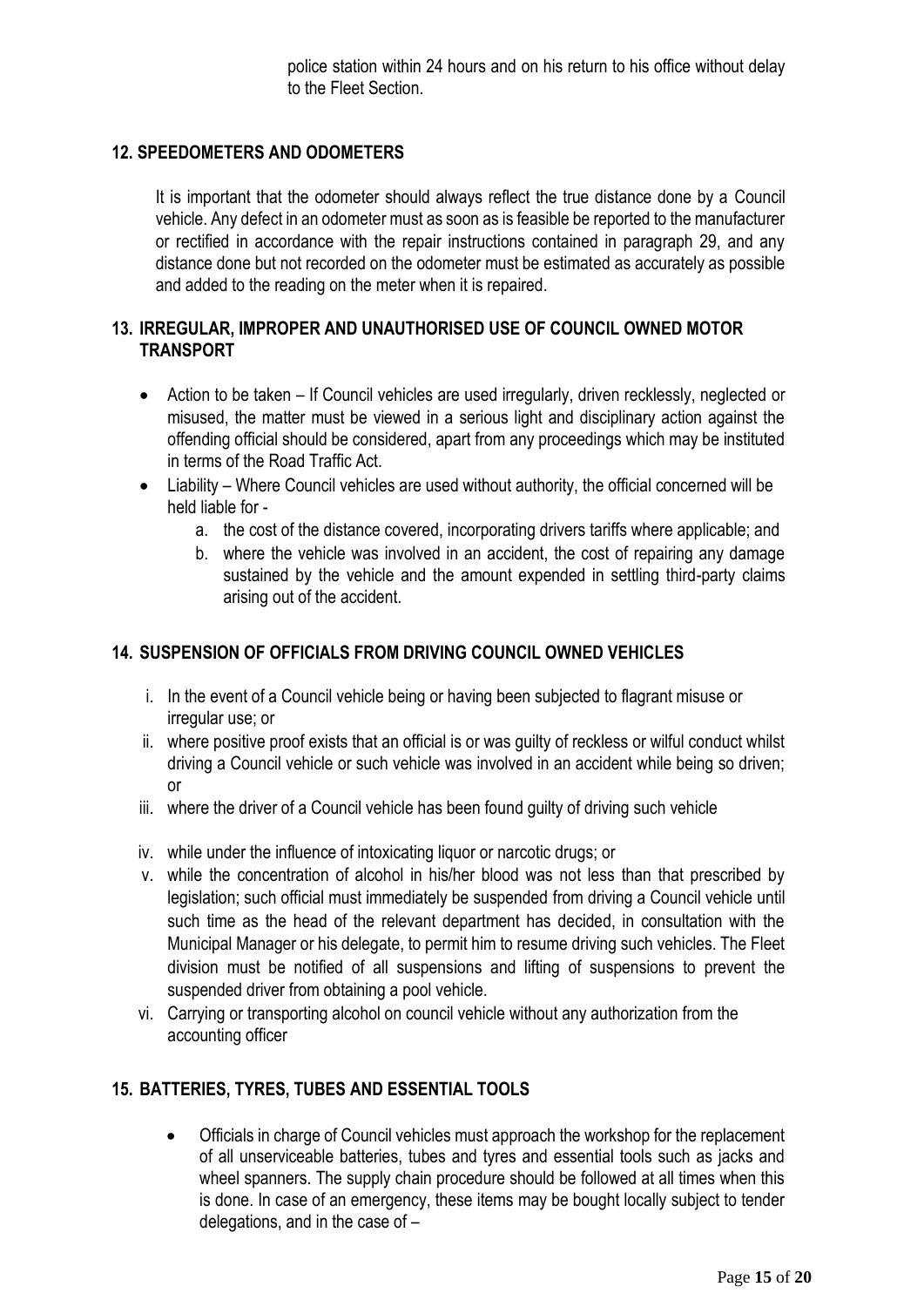- a battery, the battery being replaced must be handed in to the supplier in partpayment for the new battery, and an invoice must be given. Where such unserviceable battery is still under guarantee, such guarantee must be returned to the supplier who issued it, for replacement free of charge. In the case of a departmental vehicle, the unserviceable battery must be disposed of in the way prescribed by the department concerned.
- a tyre, the unserviceable tyre must be disposed of as prescribed in paragraph 29.1.1, with the new tyre procured only from specialist tyre dealers.
- Use, checking and safe custody of fuel cards *(Wherever applicable)*
	- 2.1 Fuel cards must always be issued and received against a signature.
	- 2.2 Fuel cards may be issued only on production of a duly authorised trip authority. Any fuel card must be entered in the prescribed register each time it is issued and returned.
	- 2.3 The times when fuel cards are issued and returned must be recorded in a column immediately after "date issued" and "date returned" in the prescribed register.
	- 2.4 Fuel cards must be kept in a lockable cabinet when not in use and must be checked daily by the TO or a person delegated by him.
	- 2.5 When the taking in of fuel is checked, attention must be paid to odometer reading, amount of fuel purchased (taking into account the capacity of the fuel tank), registration number and signature of the driver and of the employee at the commercial filling station. The initial(s) and surname of the driver must be printed under his signature. The driver of the Council vehicle must also check these particulars.
	- 2.6 The taking in of fuel according to fuel slips must be examined against the issuing documentation without delay for purposes of control and fuel consumption.
	- 2.7 Fuel cards may under no circumstances be left with suppliers.
	- 2.8 Lost fuel cards must immediately be reported by telephone and in writing to the Fleet Section and within 24 hours to the service provider.
	- 2.10 In the event of any irregular use of fuel cards being identified or suspected; the matter must be reported without delay to Fleet Manager and the South African Police Service. An internal investigation must be initiated immediately.
- Invoices

The official in charge of the Council vehicle must request the agent concerned who represents the particular make of vehicle or the commercial garage or the person from whom the services or the supplies were obtained, to specify all charges and details of services rendered and of spares, materials, accessories, etc. supplied, as well as any discounts allowed.

# **16. SERVICING OF COUNCIL-OWNED VEHICLES**

- 16.1 All Council vehicles must be serviced in accordance with the policy and specifications prescribed by the manufacturers concerned. The fleet controller and the officials in charge of these vehicles are responsible for ensuring that the arrangements set out below are complied with strictly.
- 16.2 For the necessary servicing, repairs and attention, Council vehicles must be taken to -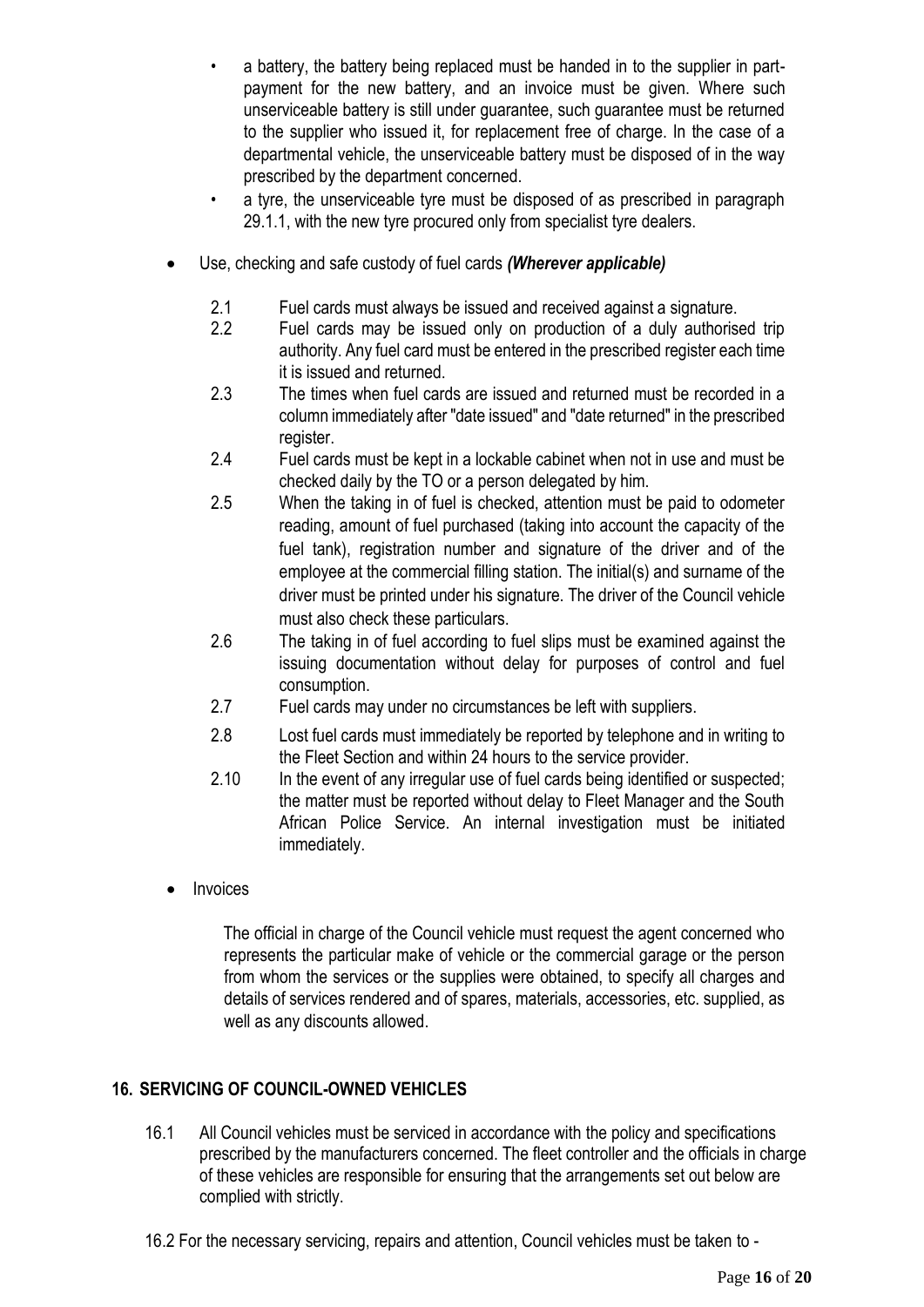- 16.2.1 The local agent for the make of vehicle concerned, or
- 16.2.2 in the absence of a local dealer, to a reliable commercial garage registered with the financial institution as a dealer. Departments are advised to consider calling for period contracts to service their vehicles on a local or magisterial basis, thereby ensuring local participation and lower prices.
- 16.3 Adjustments and repairs When the official in charge of the vehicle hands the vehicle over for servicing, he/she must report any adjustments or repairs which he/she considers to be necessary to the agent for the particular vehicle or other reliable commercial garage, as the case may be. Where use is made of the services of the agent or other commercial garage, the official must request that any defect(s) discovered during the servicing first be brought to his/her notice before the financial institution is approached for authorisation.
	- 16.4 Warranty Council vehicles in most cases carry a warranty for the first 100 000 kilometres, although this can vary per manufacturer. Should any defect(s) occur before reaching this distance reading, the official in charge of the vehicle must –
		- 16.4.1 report the matter without delay to the local agent in the case of a pool vehicle and to his/her local fleet controller in the case of a departmental vehicle; and
		- 16.4.2 at other centres, without delay take the matter up with the local agent for the make of vehicle concerned. In the event of any difficulty, or where there is no local agent for the make concerned, the matter must be reported in writing and without delay to the relevant authority in the case of a pool vehicle or to his local fleet controller in the case of a departmental vehicle.
	- 16.5 Servicing intervals Officials and employees in charge of vehicles must ensure that the vehicles are serviced as set out in the servicing coupon booklet supplied with the vehicles. In the case of uncertainty, fleet management section must be consulted. In exceptional circumstances because of weather or road or other abnormal conditions, it may be necessary to service vehicles more frequently than is normally required. The official or employee must make a suitable entry on the trip return in such cases.
	- 16.6 Timeous arrangements When a vehicle requires to be serviced, the official in charge of the vehicle must always try to arrange a specific time and date for delivery of the vehicle with the person who will be doing the service, in order to avoid delays.
	- 16.7 Petrol and oil additives No petrol and oil additives other than those prescribed by the manufacturers of the vehicle concerned may be used.
	- Page **17** of **20** 16.8 Complaints against local agents – Where an official or employee in charge of a Council vehicle or the local fleet controller has any complaint with regard to the service rendered or quality of work against the local agent for the vehicle concerned, this does not give him/her the right at any time to take or send the vehicle to another commercial garage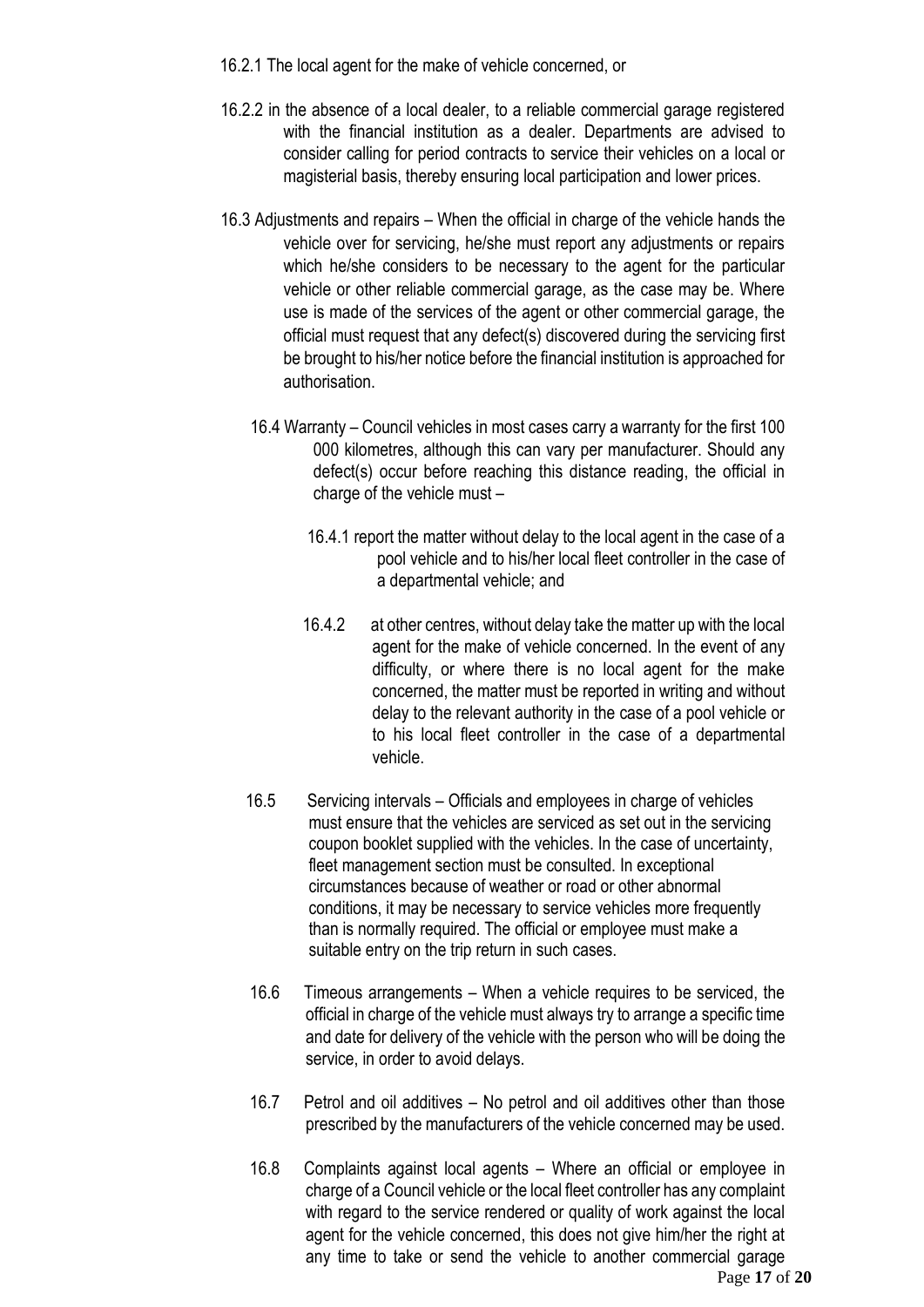without approval, but he/she must report the matter with full particulars without delay and in writing to the fleet manager in the case of a pool vehicle.

16.9 Washing and polishing – vehicles should be presentable at all times, the driver to make sure that the vehicle is clean at all times.

## **17. REPAIRS AND REPLACEMENT OF SPARE PARTS AND ACCESSORIES**

- 17.1 Responsibility –the official in charge of a Council vehicle is responsible for ensuring that the required repairs and replacements are carried out in time, with due regards to the instructions contained in paragraph 24 (Purchase restrictions).
- 17.2 At other centres
	- 17.2.1 Repairs other than accident repairs Where a Council vehicle requires repairs and replacements as a result of fair wear and tear, damage, losses, deficiencies and thefts (excluding damage, losses or deficiencies arising out of accidents) –
		- The repairs are estimated to cost less than the prescribed tariffs adjusted for inflation, the official in charge of the vehicle must entrust repairs to the local agent for the particular make of vehicle, or where there is no such agent, to a reliable local commercial garage;
		- Where repairs are estimated to cost more than the prescribed tariffs adjusted for inflation, the matter must be reported to the Fleet Section for approval.
	- 17.2.2 Spare parts and accessories all spare parts and accessories that are essential for the roadworthiness, operation and maintenance of a Council vehicle must be obtained from the local agent for the particular make of vehicle, or where there is no agent, from a reliable local commercial garage. Where the spare parts and accessories are not available, the local agent, if any, must be requested to obtain them without delay. In the case of departmental vehicles this must be done in accordance with the instructions of the department concerned.
		- 17.2.3 Accident repairs Where repairs arising from accidents are involved, written quotations in addition to the estimated costs of repair must be invited in consultation with the insurer who will instruct the official on the course to be taken with regards to those repairs.

#### **18. TRANSFER OF COUNCIL-OWNED MOTOR VEHICLES BETWEEN DEPARTMENTS**

A Council vehicle may under no circumstances be transferred from one department to another without the approval of the relevant department head and the Fleet Manager,

#### **19 FITTING ADDITIONAL EQUIPMENT TO COUNCIL-OWNED MOTOR VEHICLES**

Additional equipment may be fitted to a Council vehicle only subject to the following conditions:

- The head of the department/department must request authority from fleet manager.
- Costs attached to the fitting of original equipment will be charged to the account of the department concerned.
- The fitting of equipment must be done in consultation with the Fleet Section.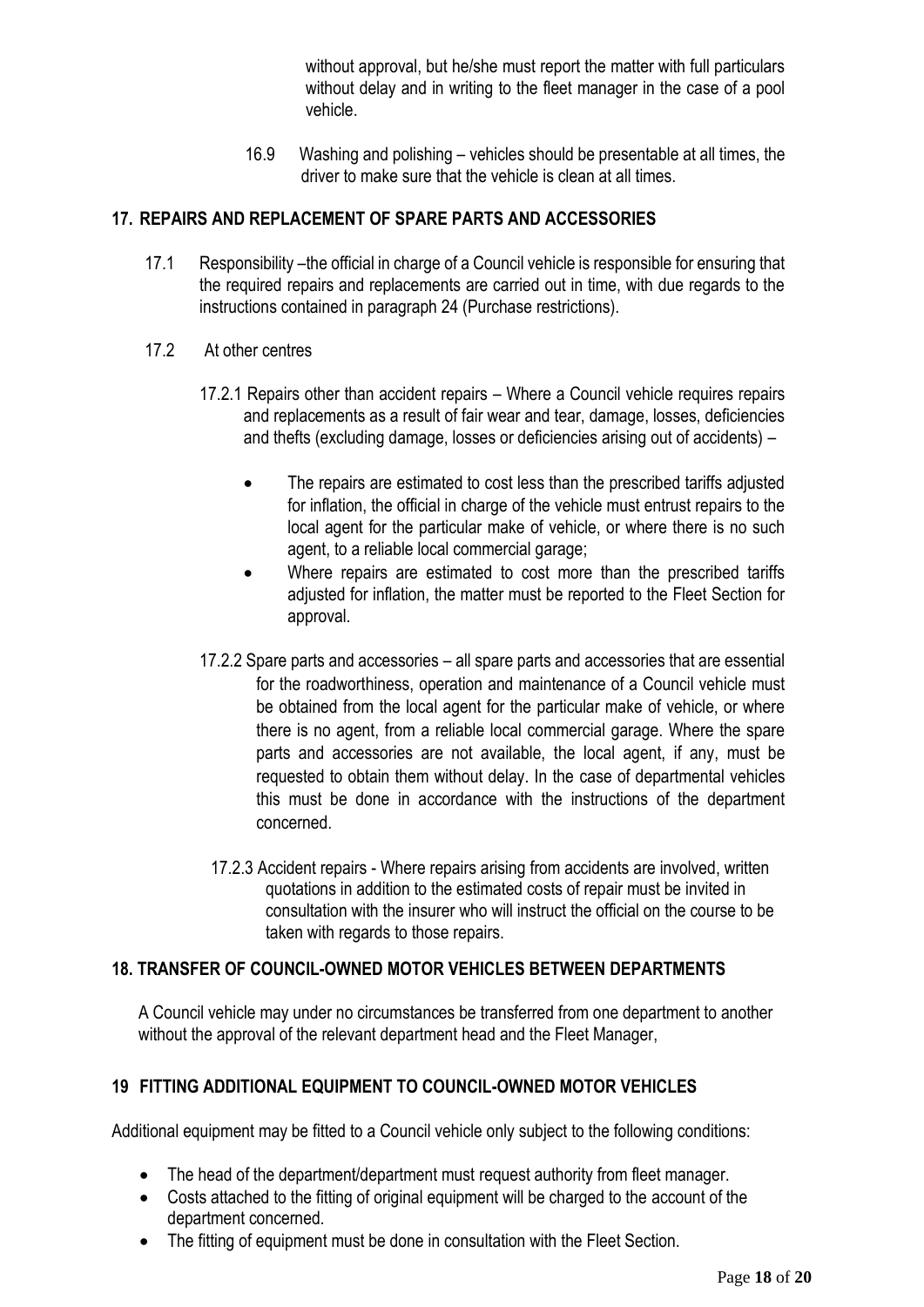- No alterations may be made other than is necessary in order to facilitate the fitting of the equipment to the vehicle.
- Equipment fitted must be of the removable type.
- The department/department must assume responsibility for any damage resulting from the fitting of the equipment.
- Where a tow bar is fitted to a vehicle, the department/department must assume responsibility for any damage to a vehicle resulting from the towing of a towed unit.
- All requirements of the Road Traffic Act must be complied with.
- The costs relating to damage to a vehicle as a result of the theft of unauthorised equipment will be recovered from the user department concerned.

# **20 VEHICLES FOR THE POLITICAL OFFICE BEARERS**

- a. The vehicles purchased and allocated to the public office bearers are official Council vehicles;
- b. The vehicles will be procured based on the circulars from National Treasury and the Ministerial handbook or other related handbook or legislation as prescribed by the Minister of Cooperative Governance and Traditional Affairs;
- c. The threshold limit for vehicle purchases relating to official use by public office bearers may not exceed R700 000 or 70% of the total annual remuneration package for different grades, whichever is greater;

# **21 FLEET MANAGEMENT TRACKING SYSTEM**

- **Msukaligwa Local Municipality shall install a fleet management tracking system to all its fleet. The tracking tool shall monitor:**
	- o **Mileage report for each vehicle**
	- o **Fuel consumption report for each vehicle. The fuel tracker consumption report will be compare with the fuel monthly expenditure report for the Financial System.**
	- o **Sharp braking/accelerating report and riffing/raving for each vehicle.**
	- o **24 hours tracking locally for each vehicle.**
	- o **Report on routes used by council vehicle and report on abnormal tendencies developed for each vehicle**
	- o **Report for abnormal routes taken by each vehicle**
	- o **Generate report for changing the battery and any accessories for all council vehicles.**
	- o **All vehicles must be pre-trip inspected daily.**
	- o **Supervisors shall regularly check log sheets for correctness and send it to the department of finance.**
	- o **All damages or losses shall be reported to the chief disaster manager/security within 2 hours of such an occurrence.**

#### **22 AUTHORITY**

- 22.1 The driver of a permanently issued vehicle must complete the attached form as per Annexure A, before a vehicle can be issued to the driver.
- 22.2 The driver of a non-permanently issued vehicle must complete the attached form as per Annexure B, before a vehicle can be issued to the driver.

#### **ANNEXURES**